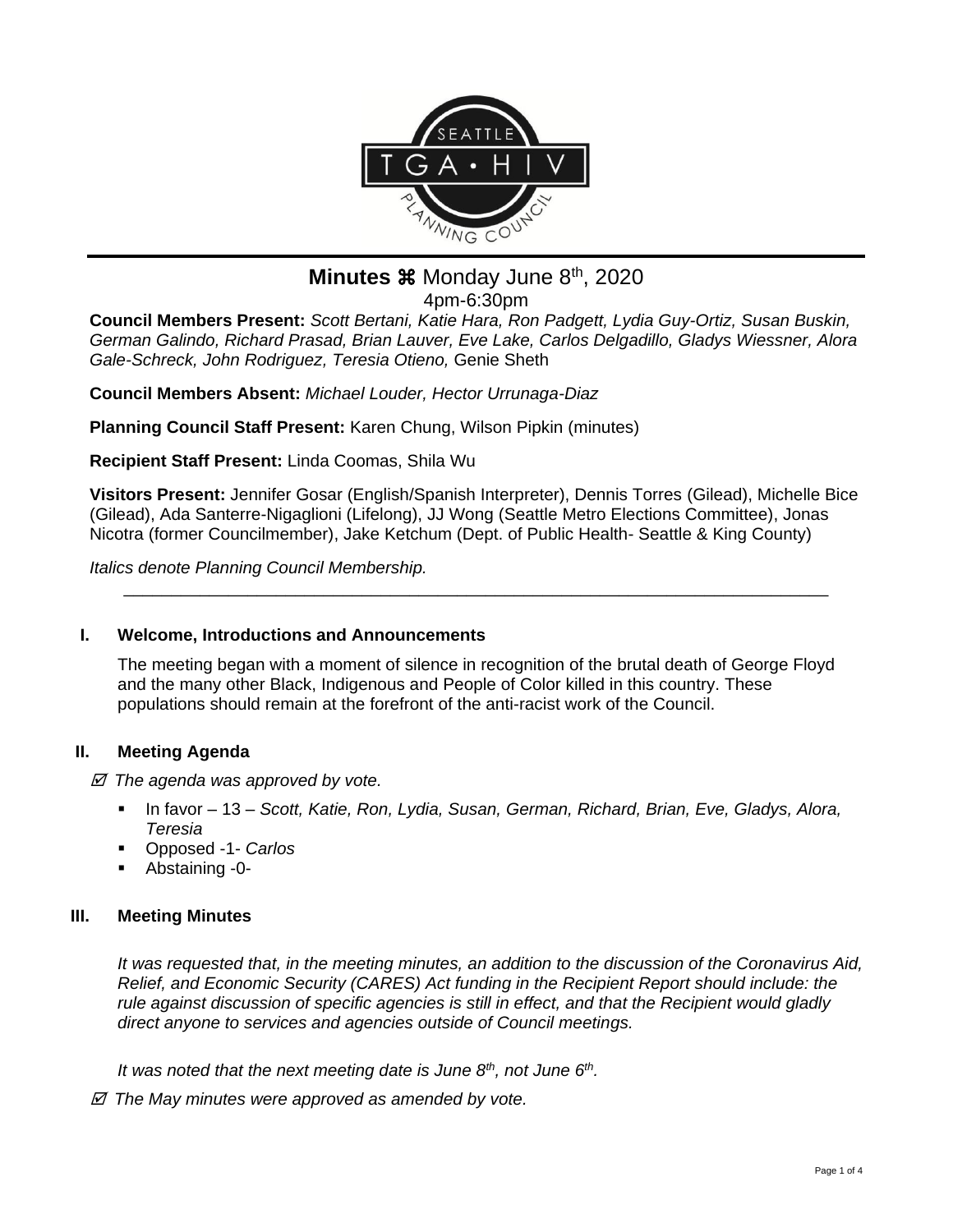- In favor 13 *Scott, Katie, Ron, Lydia, Susan, German, Richard, Brian, Eve, Gladys, Alora, Teresia*
- Opposed -1- *Carlos*
- Abstaining -0-

## **IV. Public Comment**

None

## **V. Virtual Meeting Guidelines** (Karen)

Karen outlined the new virtual meeting guidelines for feedback and consideration from the Councilmembers.

- 1. All meetings will be recorded.
- 2. Mute yourself when not speaking.
- 3. Join by video.
- 4. Follow the agenda.
- 5. Council coordinator will take a roll call vote.
- 6. Attendees: Use Q&A or Chat to ask questions.
- 7. Commit to civility and respect.

There was much discussion on this topic, and *Carlos* stated that he feels these rules are controlling. In response to a question, it was noted unidentified phone numbers can be renamed in the Zoom platform to identify people by name.

#### *<John Rodriguez joined the meeting>*

#### *MOTION: Carlos motioned to not accept the virtual meeting guidelines. German Seconded.*

*Discussion: Teresia stated that there seems to be an issue where some consumers feel like they aren't being heard. She proposed that a meeting be held where Carlos can have his concerns specifically addressed. Katie stated that there have been several attempts to reach out to Carlos, with no response. It was noted that these rules were discussed in the Executive Committee.*

*<Jonas Nicotra joined the meeting>*

#### *The motion did not pass with the following vote:*

- In favor 3 *German, John, Carlos*
- Opposed -7- *Scott, Lydia, Susan, Richard, Eve, Alora, Katie*
- Abstaining -4- *Ron, Brian, Gladys, Teresia*

#### *MOTION: John motioned to table passing the draft virtual meeting guidelines until more discussion could be had at the Executive Committee meeting. There was no second.*

*MOTION: Carlos motioned to kill John's motion. There was no second.*

*MOTION: Alora moved to approve the virtual meeting guidelines. Eve seconded.*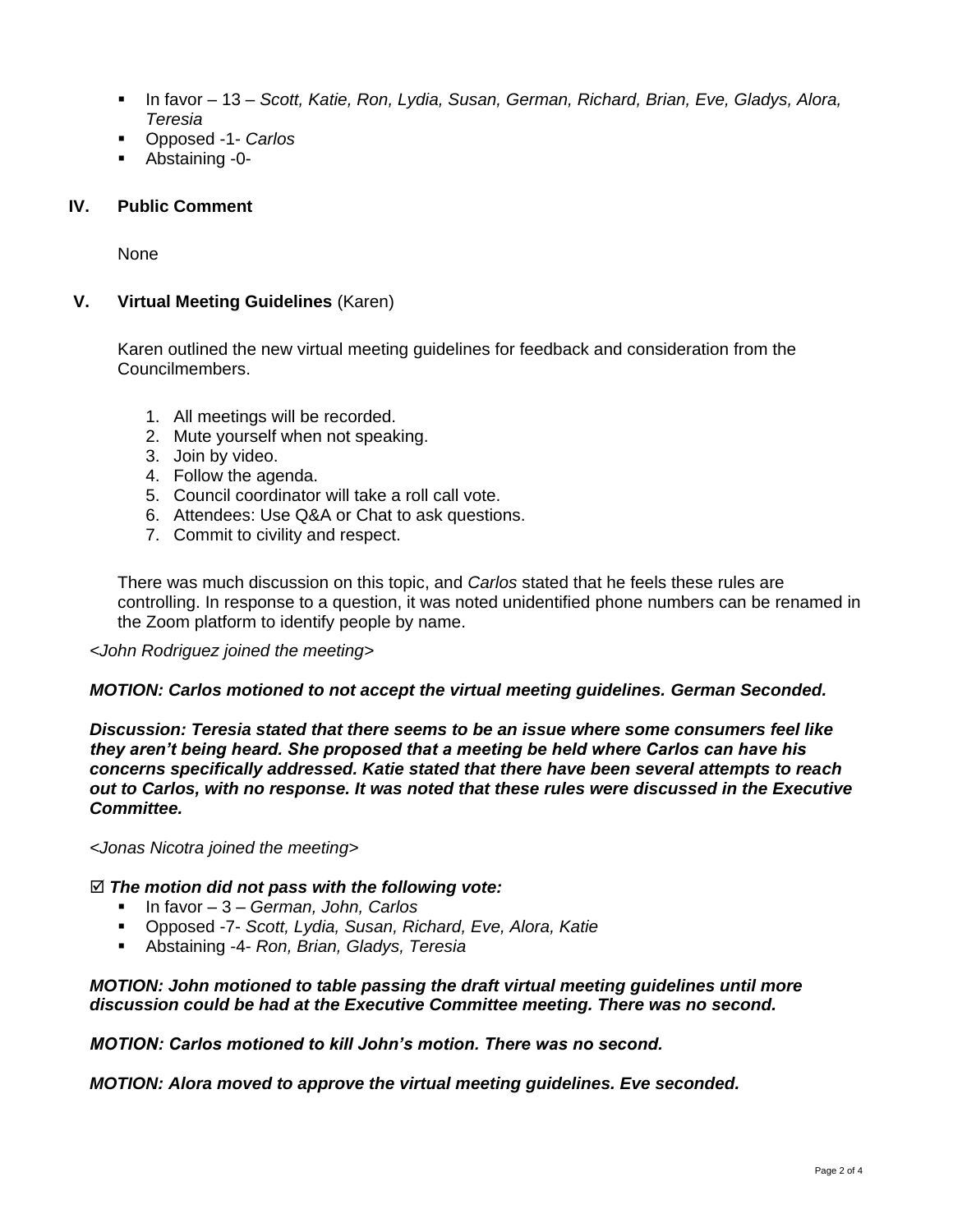*Discussion: In response to a question from Carlos regarding why members wanted to approve the virtual meeting guidelines, Alora stated that the guidelines appeared fair, that they seemed to formalize guidelines the Council typically followed, and that they were not infringing on any rights. Carlos stated that he felt recording of the meetings was illegal, and it was clarified that all Planning Council meetings are required to be open and public, and recordings cannot be prohibited. Scott asked if there were any specific deficiencies in the guidelines that discriminated against any specific populations. There was no response to this question.*

### *The motion passed with the following vote:*

- In favor 9 *Scott, Katie, Lydia, Susan, Richard, Alora, Eve, Brian, Teresia*
- Opposed -3- *Carlos, German, John*
- Abstaining -1- *Ron*

### **VI. Quality Management Presentation** (Marcee)

This topic is tabled until the person presenting is in attendance.

## **VII. Recipient Report** (Linda)

It was stated that the Ryan White Part A team is working diligently with the Health Resources and Services Administration (HRSA) on getting the Coronavirus Aid, Relief, and Economic Security (CARES) Act funds distributed to agencies. The interviews for the Quality Management Program Manager position are scheduled in the coming week.

## **VIII. Executive Committee Report** (*Katie)*

It was stated that this committee discussed the virtual meeting guidelines, future meeting dates for this month, and interpretation and translation.

## **IX. Needs Assessment, Priority Setting & Resource Allocation Committee Report** (*Richard)*

It was stated that this committee discussed the following five items:

- The needs assessment update, which is delayed due to COVID-19 but still moving forward.
- A survey for providers on emergent gaps in services due to COVID-19.
- The Never, Not, or Intermittently in Care report.
- Increasing the eligibility requirement from 300%-400% of the federal poverty level. It was decided that there was not enough information to make that decisions yet.
- The meeting schedule for the upcoming prioritization and allocation process. It was agreed that weekly 2 hour meetings will be ideal to accomplish the heavy lift.

In response to a question, it was stated that the date is not yet set for when the COVID-19 provider survey will be sent out.